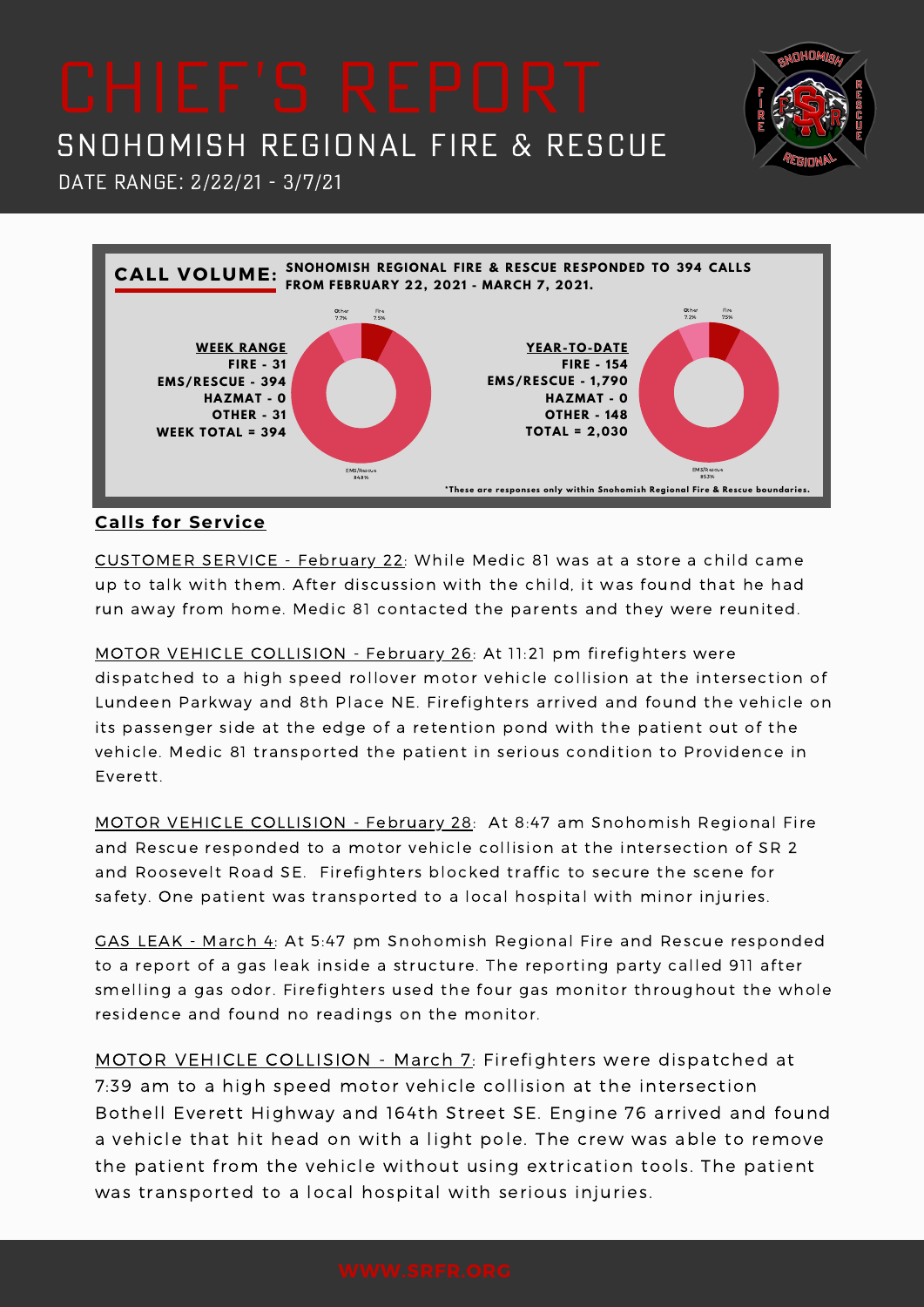Date Range: 2/22/21 - 3/7/21

### **COVID-19**

- $\bullet$  In addition to the continued monitoring, protective measures and education, the current emphasis is to support vaccinations for our employees.
- Staff continue to work collaboratively with all 23 fire agencies as part of the Snohomish County Vaccine Taskforce. Snohomish Regional Fire & Rescue has contributed over 1,000 hours of manpower since the Vaccine Fire Task Force has been initiated. Snohomish Regional has supplied the use of a Medic unit in Monroe and the use of the Gator.

### **Snohomish County Broadband Action Team (BAT)**

- On March 4, Chief O'Brien attended the first Snohomish County Broadband Action Team meeting. The BAT was created by Councilmembers Sam Low, Nate Nehring and Executive Dave Somers and is comprised of various community leaders. The goal of the BAT is to improve internet speeds in Snohomish County that fully support remote education, healthcare, business, employment, and emergency response.
- A key strategy for the BAT is to discover areas of need. The State has a survey that collects data and analysis about internet speed by asking the public to take a data speed survey. The responses to the survey will help identify the gaps in service throughout the community so that we may focus our efforts on areas of greatest need. The survey can be accessed at **[Washington](https://www.commerce.wa.gov/building-infrastructure/washington-statewide-broadband-act/speedtestsurvey/) State Annual Broadband Speed Test - Washington State Department of Commerce**, or by using this QR code.
- Please share this link with your friends and family and encourage them to participate. The goal is for every member of the community and every business to participate in this internet data speed collection effort. We will use this data to make well informed decisions on how to best support the community.

### **Strategic Analysis**

The Strategic Plan Steering Committee met on February 18 to review goals. Sub-committees were established to produce goals in specific areas across the organization. The group will reconvene to review subcommittee work.

### **Health & Safety**

- The Force Protection group met on 2/23 and based on the continued downward trend in COVID-19 cases in the community and continuing decrease in number of positive COVID-19 patients transported by EMS in Snohomish County there were protocol changes to the playbook.
- Providers who have received their second vaccine dose AND are 14 days past that second dose will not have to quarantine if exposed to a COVID-19 patient.



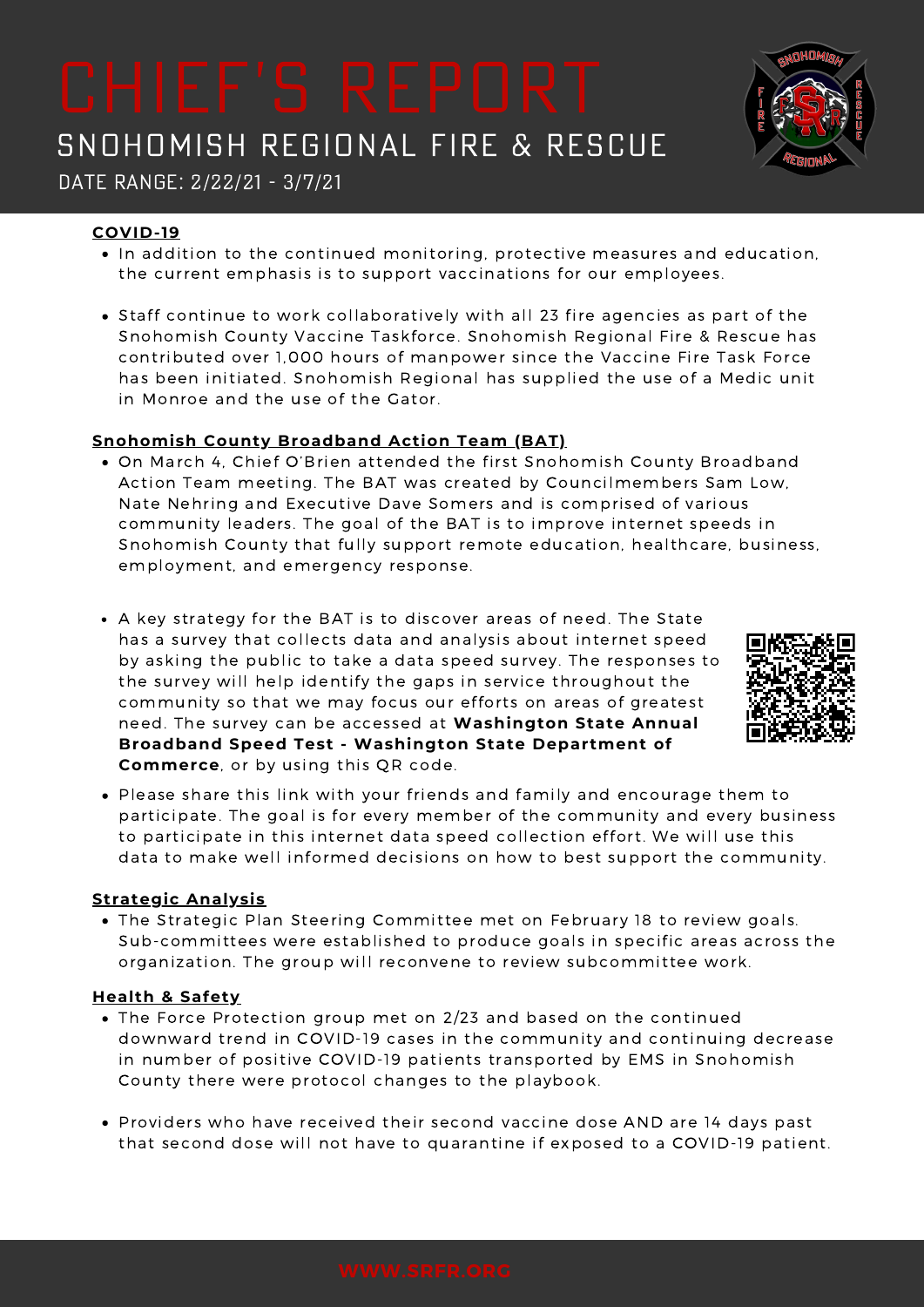

Date Range: 2/22/21 - 3/7/21

### **Administration**

The Department of Retirement Services is currently conducting a census data audit and a compliance review audit. Census data testing and compliance reviews may identify issues with eligibility determinations, reporting retirees who have returned to work, reportable compensation, and other data reported to DRS. Employers may be asked to make corrections to specific members accounts to ensure they receive the benefits which they have earned. There may also be other recommendations from compliance reviews regarding how eligibility is determined and how to report hours and compensation going forward. The Department of Retirement Services performs compliance reviews and census data testing for employers each year. Employers are not selected every year for this audit, but the goal of the DRS is to review employers every five years.

### **Fire & Life Safety**

- New cellular iPads are being deployed in the division. The new cellular functionality will enable additional features of current offline software to be used and enable use of programs that must be connected to the internet. This will enhance our capabilities with completing pre-incident plans and fire inspections.
- GIS data for fire hydrants and building footprints have been sent to APX for upload into SmartMap. Staff are working with the local water purveyors to obtain water main size, flow rates, and shut-off locations.
- Staff continue to update Streamline inspections for new fire code and use with new construction inspections.

### **Standards Committee**

First round policy and procedure reviews will be sent to staff for update and review. This will include all Tier I and II policies and procedures. Policies are divided into tiers based on their level of responsibility. Once revisions are completed by individual authors the standards committee will review and forward to approval to the Fire Chief or Commissioners.

### **Accreditation**

- Staff has received the FESSAM development timeline and review table. This will show when each category is due to be completed and track its review process.
- First draft of the Standards of Cover data has been reviewed and corrections have been sent to Fitch & Associates for update.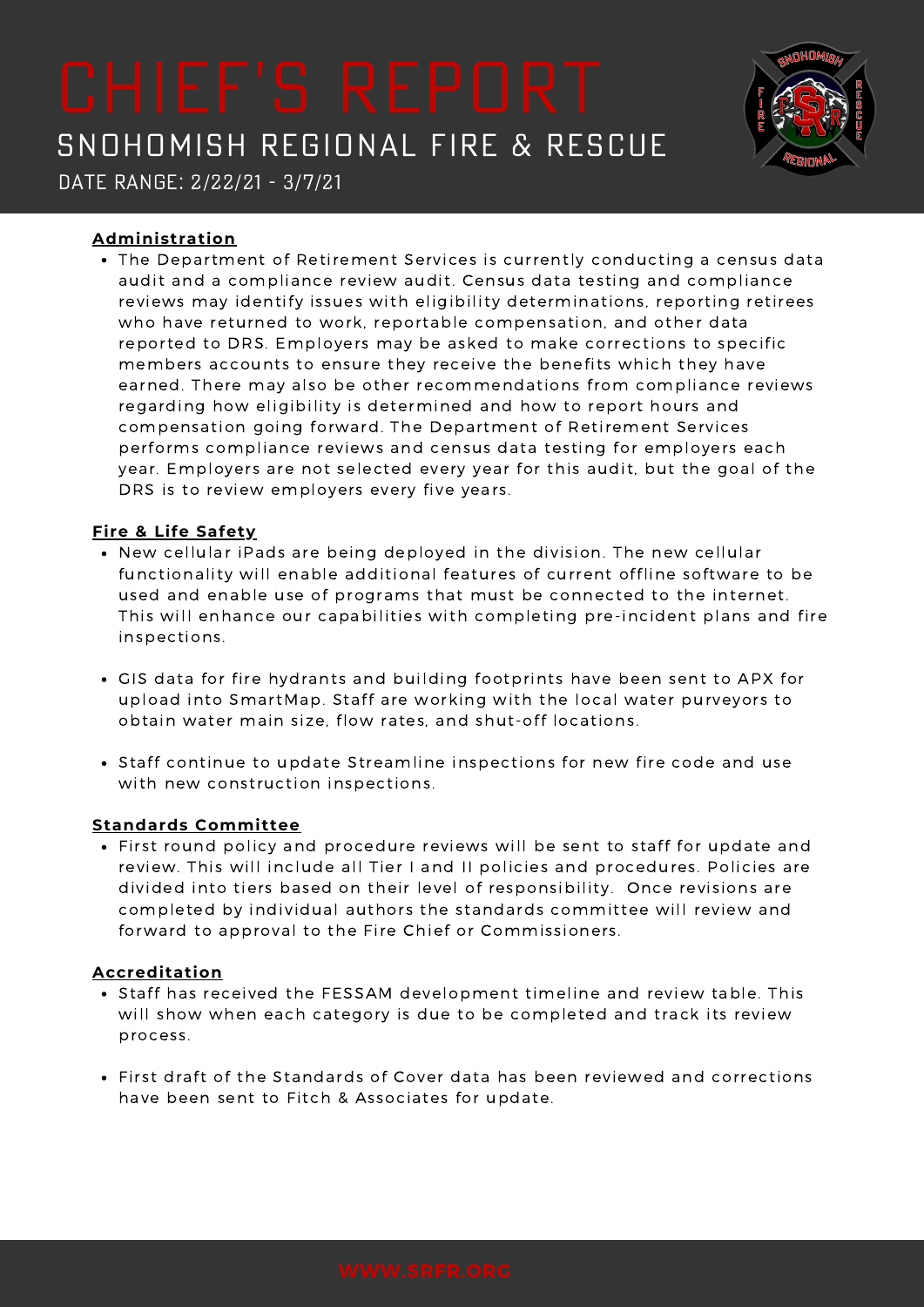

Date Range: 2/22/21 - 3/7/21

### **Training**

- Final preparations are being made for the Lieutenant's Test. HR and Training are coordinating communications to all the candidates regarding their assessment center times, and to the evaluators. The dates of the assessment center are March 16th, 17th, and 18th and it will be held at Station 71.
- We have completed the first Training Division Evaluation on the 5 probationary firefighters that are currently on shift. All 5 performed to standard during their evaluations.
- Training for the new Motorola APX radios is currently being completed by all members with the anticipation of the new radios being placed in service mid-March.
- Staff are in the process of planning the Part-Time firefighters on-boarding academy. The 10 new Part-Time firefighters came in for uniform fittings to be ready for their first day on April 1st. The academy will be held on Wednesday nights and weekends during the month of April.
- Staff are working on updates to the Probationary FF manual for the recruits that are currently in the fire academy.
- The fire academy started on Monday, February 22nd. Our 4 recruits are participating in the academy with 5 members from SCFD #4, and 9 from Everett Fire Department. Lieutenant Sam Langheld is the Training Officer assigned to oversee the academy, and Bobby Lowe is assigned to the academy as a Company Officer. The Academy is going well.

### **Operations**

- Operations Division is continuing to conduct Annual Performance Reviews with their members. This will be completed by the 1st of March.
- Chief O'Brien and the Deputy Chief of Operations conducted 31 A Shift's "deck of cards" inspection. The crew performed very well during this evaluation. Deputy Chief of Operations conducted the inspection for Station 32A. The crew performed impressively. Thank you to Lieutenant Griener for his leadership on this inspection/evaluation.
- Staff conducted the 1st in-person Operations Meetings with Battalion Chiefs. Thank you to all of the Battalion's for the individual work that they are doing on each respective shift. A presentation was given by BC Dimonda and BC Fisher to the group on a written draft proposal for creating a Snohomish Regional Fire and Rescue Standard Operating Fire Ground Procedure.